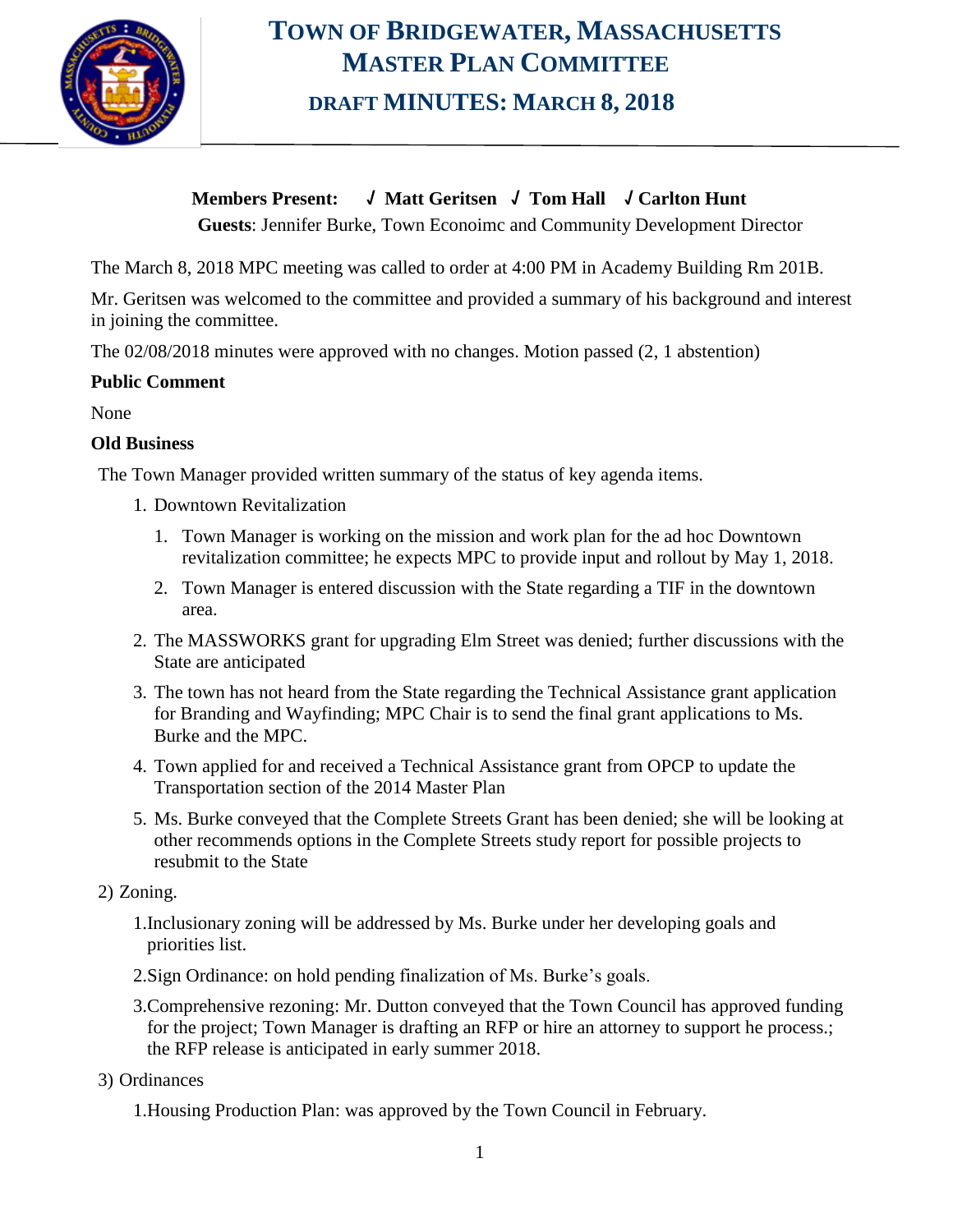

### **TOWN OF BRIDGEWATER, MASSACHUSETTS MASTER PLAN COMMITTEE DRAFT MINUTES: DEC. 14, 2017**

- 2. Air rights:
	- 1. Mr. Dutton indicated the ordnance will be one of Ms. Burke's responsibility.
	- 2. Mr. Gerritsen indicated he had begun to research air rights issues.
	- 3. He agreed to provide an issues summary to the MPC at the March meeting.

#### 4) Dam Safety

- i. Jenkins Pond Dam at High Street.
	- 1. The Chair conveyed that he received a copy of the dam removed study and has provided input to the State.
	- 2. The report examines two scenarios: 1) dam removal and 2) dam restoration with fish ladder replacement.
	- 3. The report indicates a significant concern and cost element if the dam is removed; specifically, the need to replace the High Street Bridge to ensure flood waters can pass the location.
	- 4. Dam and fish ladder restoration is less costly but still expensive.
	- 5. Mr. Dutton reported he has joined as consortium of State agencies seeking funding to develop a plan to address the dam issue, either dam removal and replacement of the bridge or dam and fish ladder restoration.
- ii. Carver's Pond:
	- 1. Reports are being submitted to the Office of Dam Safety per state requirements. A repair plan has been sent to the State for review and approval. State funding to repair the dam will be sought once the repair plan is approved.

#### **New Business**

- 1) Broad Street Development ad hoc committee: No discussion
- 2) Econoimc and Community Development Director priorities

The MPC requested the Director provide her thoughts on priorities and directions gained during her first month of employment. Several discussions stemmed from her thoughts. Her current priorities on order follow:

- i. The most important priority conveyed was the pressing need to complete in FY19 a total update of the Town's Master Plan.
	- a. Ms. Burke specifically noted that most MP sections are nearly two decades old. She expressed the opinion that the Master Plan should be updated before the zoning ordinances are updated as the Master Plan would set a 10- to 20-year vision and direction for the Town. Zoning changes would then fit that direction and goals and require coordination with the zoning effort.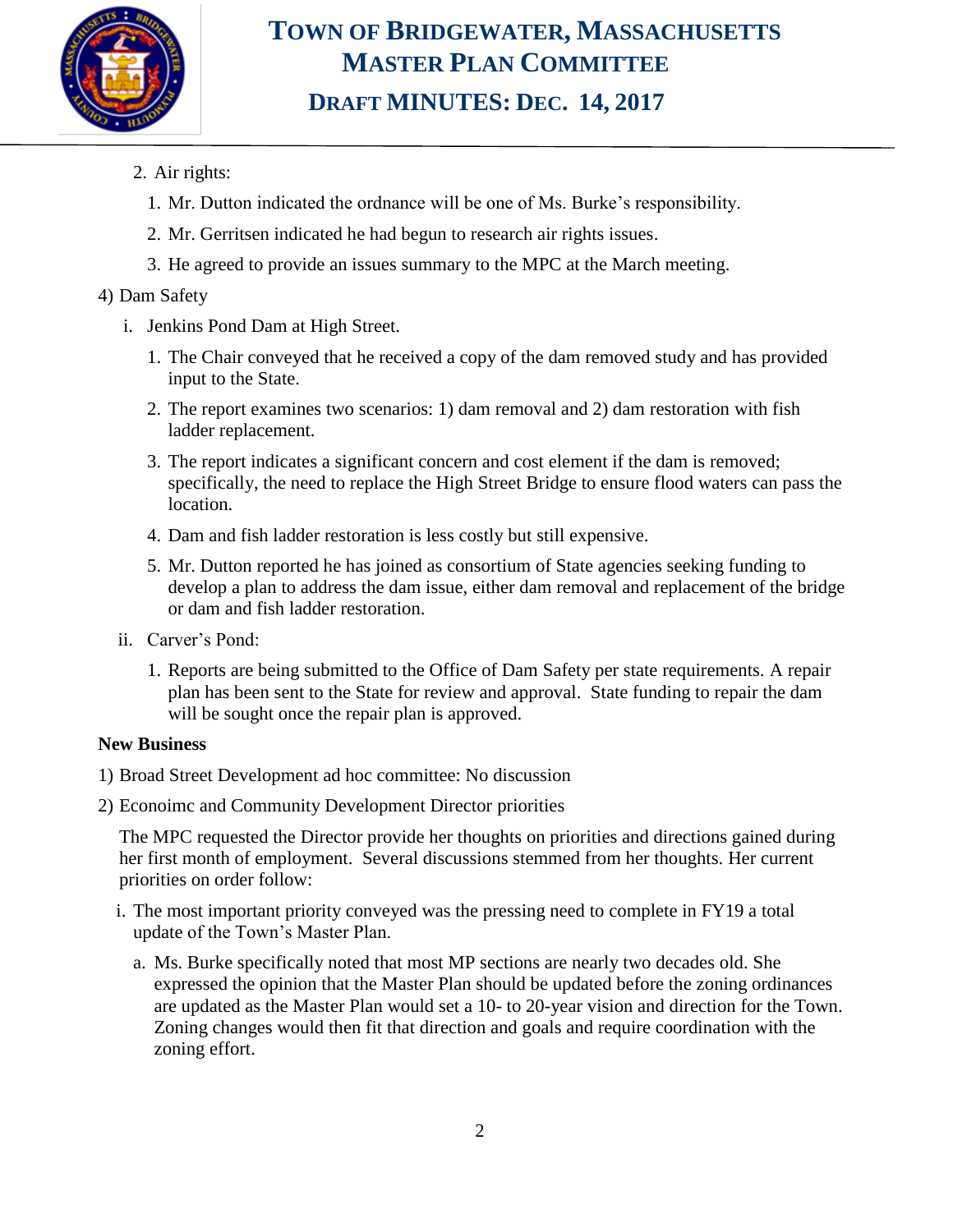

### **TOWN OF BRIDGEWATER, MASSACHUSETTS MASTER PLAN COMMITTEE DRAFT MINUTES: DEC. 14, 2017**

- b. She further noted from her recent experience with a Master Plan process many of the activities required to rewrite the MP could be supported by the Town, specifically the MPC and her office, thereby reduction the cost of the revisions.
- c. Ms. Burke expressed the opinion that the rewrite could be completed for ~\$100K especially if the update is coordinated with the OPCP Transporters update note above.
- d. After discussion the MPC vote motioned and voted unanimously (3/3) to develop a letter to the Town recommending \$100K be included in the FY19 budget for a Master Plan update.
- e. The MPC Chair will draft a letter for review and approval at the next MPC meeting.
- ii. Drafting an Inclusionary zoning ordinance
- iii. Working with the Planning Board to develop town wide design review criteria and process. She considers this important to unify the direction the Town wants to take with respect to development and creating efficiencies in the Planning Board review process.
- iv. Develop a scenic road ordnance. This is important for protecting trees and historic roadways in the Town.
- v. Remove use variances from the zoning ordinances. Use variances essentially create spot zoning and have become a "thing of the past". The process would be relatively straight forward but requires public education and input regarding such as change.
- vi. Develop criteria for Planning Board site review and special permits considerations. These would provide clear rules and processes and ease the Planning Board effort.

Ms. Burke also recommended the MPC not conduct a line-by-line review of the action plans in the 2014 Master Plan. She emphasized that the Master Plan is a Planning Board document, hence puts the Planning Board in the position of monitoring progress. She suggested that the Planning Board set aside on meeting each quarter to review progress with the implementing department and organizations. The MPC noted this is a major change in operations and requires department/organization education and clear policy directives.

The Committee indicated strong support for this advice and concept.

No further discussion or actions were identified. The meeting was adjourned at 5:15 PM.

The next meeting is scheduled for April 12, 2018 @ 3PM, Room 201B, Academy Building.

#### **Signed electronically**

Submitted by Carlton D. Hunt, Ph.D. MPC Chair